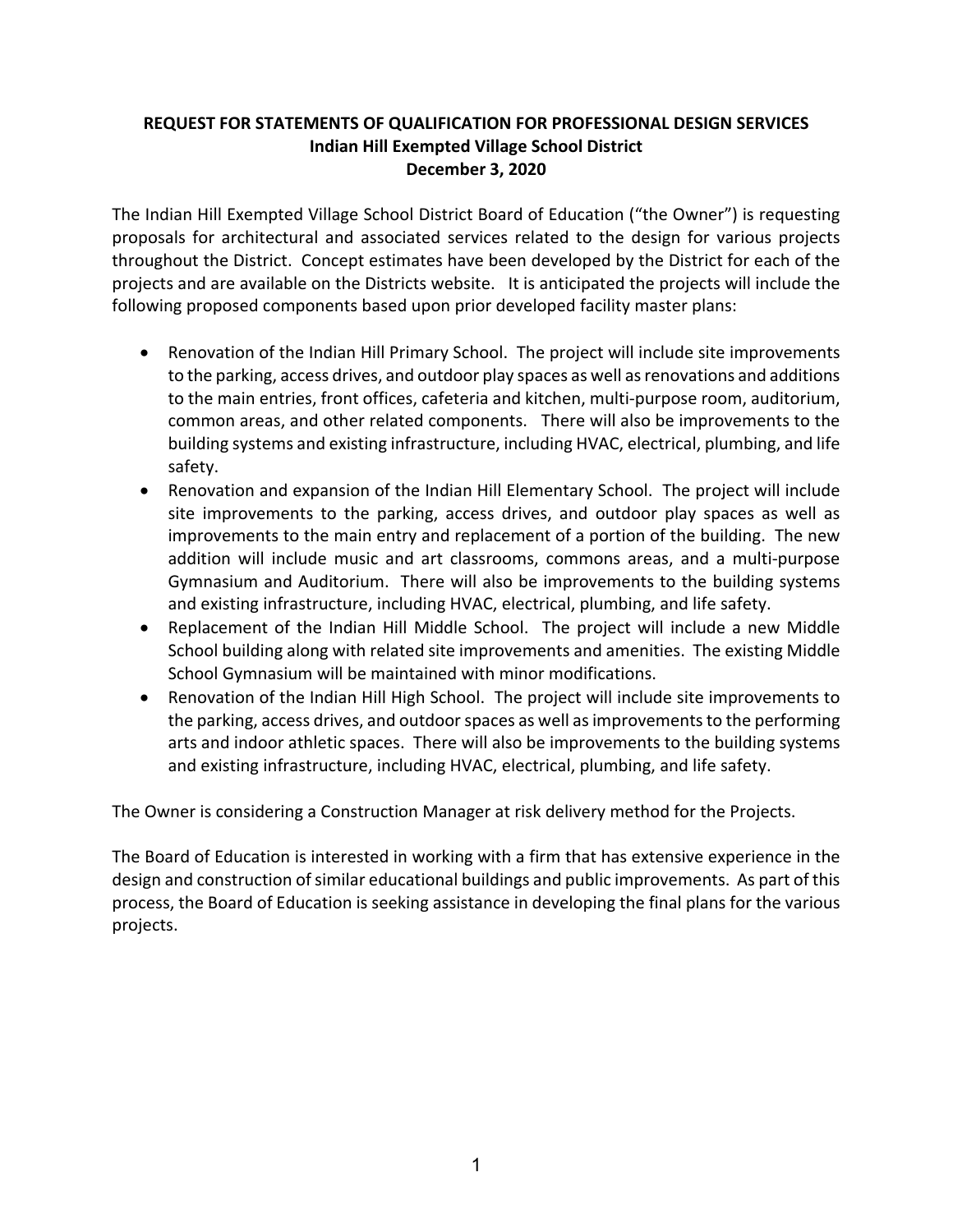If you are interested in being considered as an architect for this Project, please submit your written statement electronically with a subject line marked "Statement of Qualifications for Professional Design Services." The proposals should be emailed to:

Mick Davis, Treasurer Mick.davis@ihsd.us

Deadline for Submissions – Thursday, December 17, 2020 @ 12:00 PM.

| <b>Project Contact:</b> | Mick Davis, Treasurer            |
|-------------------------|----------------------------------|
|                         | mick.davis@indianhillschools.org |
|                         | 513-272-4500                     |

Information on the facility master plans can be found on the Districts website.

This RFQ sets forth the intent of the Owner as to the procedure and criteria through which a firm will be selected, but is not to be construed as setting forth specific terms of a contract between the firm and Owner. Except as required by law, the Owner reserves the right in its sole discretion, to modify this procedure and criteria.

The Owner, through its duly authorized officials, reserves the right to reject any, part of, or all statements and to waive any formality pertaining to any statement, without the imposition of any form of liability. The companies whose statements are not accepted will be notified after a binding agreement between the successful firm and the Owner is executed, or upon the Owner's rejection of all statements.

Responding firms shall be ranked in accordance with the criteria herein and the highest ranked firm shall enter into negotiations for a contract with the Owner.

Statements will be evaluated based on your responses to the questions listed below and the following criteria: related design experience, comprehensive service capacity, demonstrated design capability and history of service, past performance of the firm as reflected by the evaluations of previous clients with respect to such factors as control of costs, quality of work, and meeting of deadlines. Please provide answers to the following questions on a separate typed sheet. Responses should be concise and to the point but should include the information necessary to communicate the information you desire. Additional promotional materials will not be considered and should not be included with any statement submitted for this Project.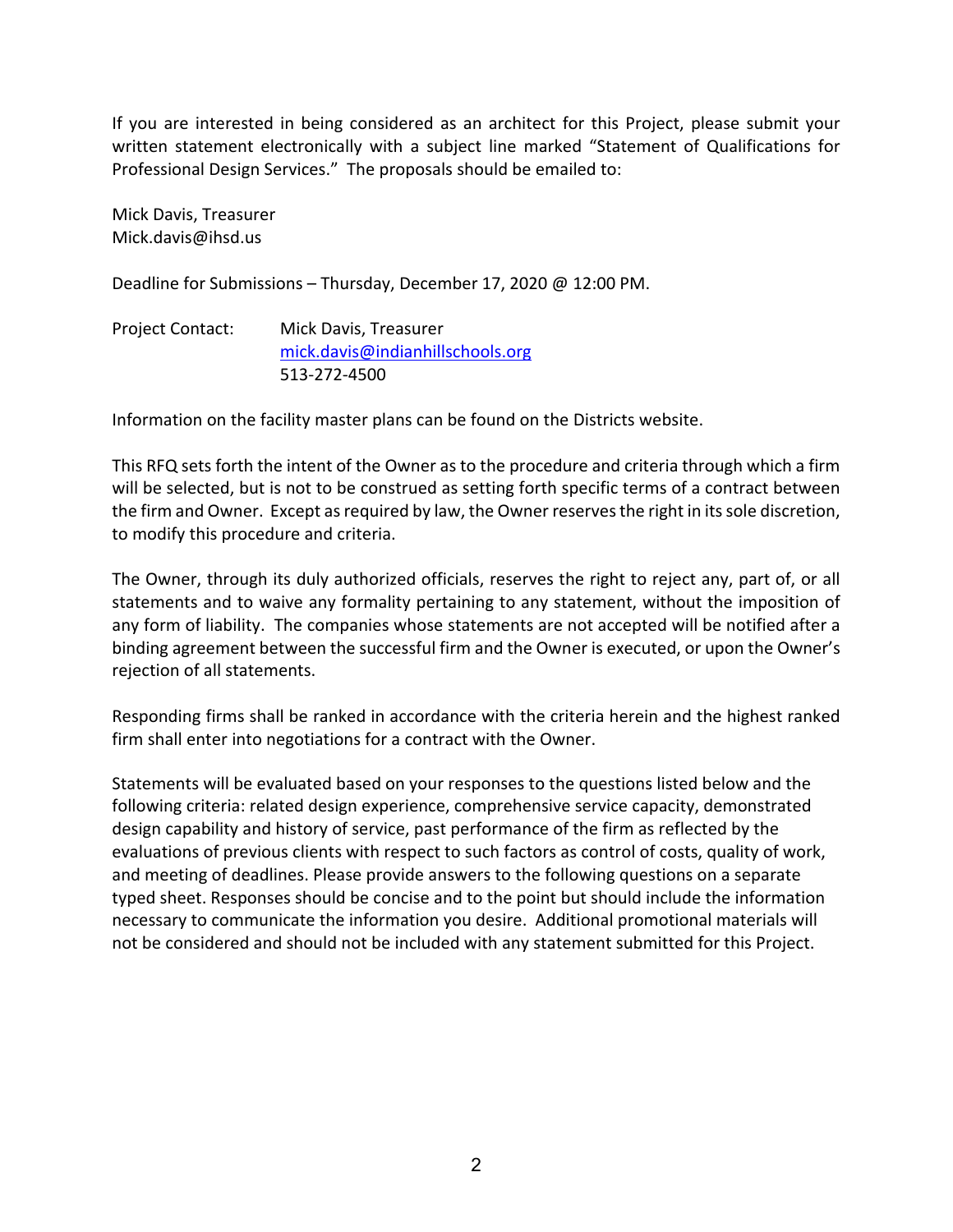1. Name of Firm: Address: Telephone No. Fax No. Business Structure: Contact Person:

> Do you have more than one office? If so, which office will be assigned to work with our project?

- 2. How many years has the firm been doing business?
- 3. How many full‐time staff members are employed by your firm? List by discipline and show their years of experience both in the field and with your firm. Please list the professionals you would anticipate assigning to this project. Identifying the proposed project manager and other key staff members and their roles on the project.
- 4. Who are the consultants you will involve in our projects? What is their experience working with your firm on projects of a similar nature?
- 5. Provide a brief history of the firm related to educational planning and design work. Include dollar volume of new construction, renovation and addition projects for educational projects in past 5 years.
- 6. Please list the Ohio educational renovation and addition projects you have completed in the past 5 years. Include the project name, location, scope and size. Also include a school district contact name and phone number for each project.
- 7. How will your firm interface with our staff and involve the Board and community during the project process.
- 8. What is your previous experience, and your consultant's experience, working with the Indian Hill Exempted Village School District?
- 9. What will your firm show us along the way to explain the project? Models? Drawings? Sketches?
- 10. Provide an explanation of how construction administration is handled by your firm, specifically personnel, frequency of on‐site visits, etc.
- 11. What is your cost estimating methodology and approach?